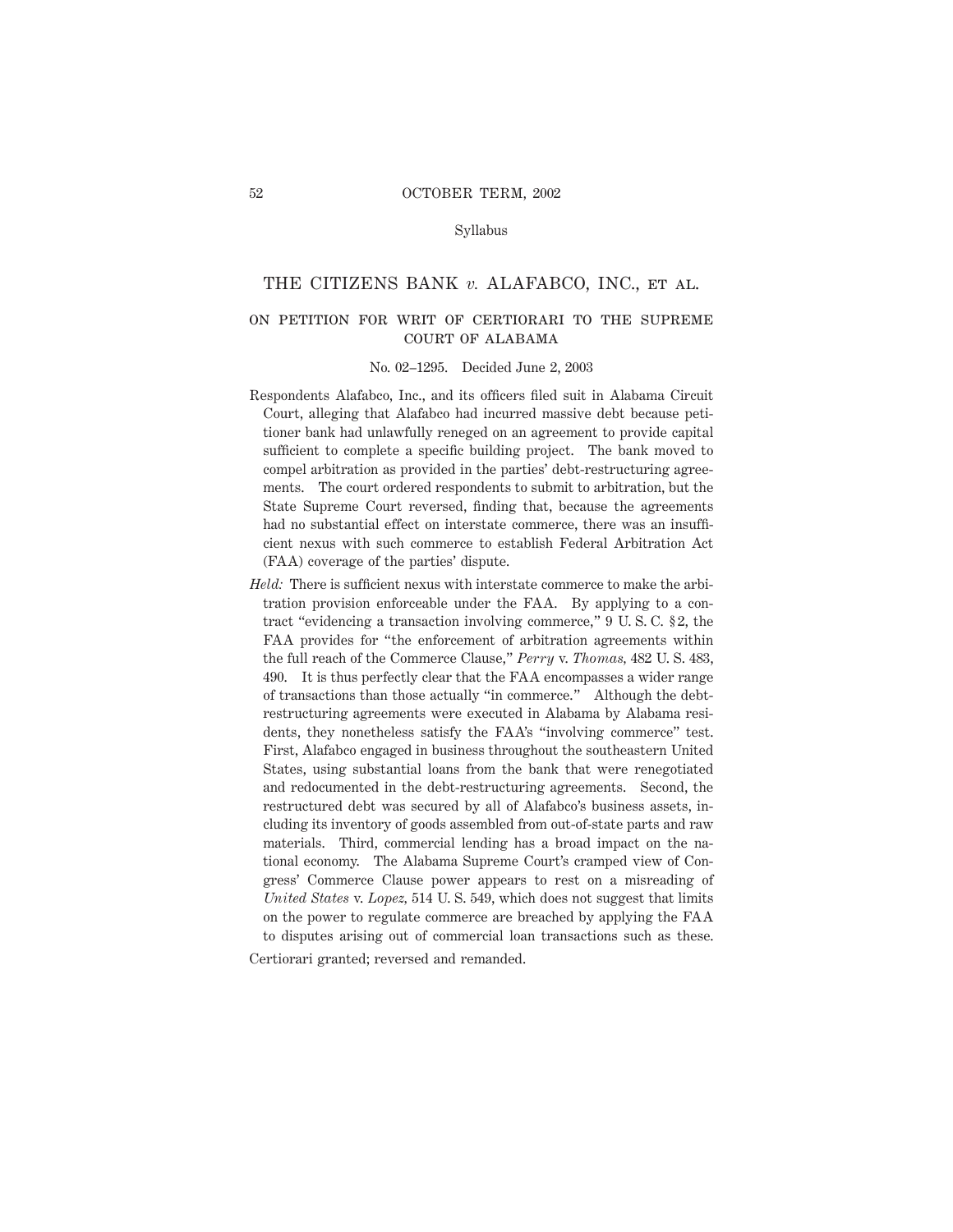# PER CURIAM.

The question presented is whether the parties' debtrestructuring agreement is "a contract evidencing a transaction involving commerce" within the meaning of the Federal Arbitration Act (FAA). 9 U. S. C. § 2. As we concluded in *Allied-Bruce Terminix Cos.* v. *Dobson,* 513 U. S. 265 (1995), there is a sufficient nexus with interstate commerce to make enforceable, pursuant to the FAA, an arbitration provision included in that agreement.

I

Petitioner The Citizens Bank—an Alabama lending institution—seeks to compel arbitration of a financial dispute with respondents Alafabco, Inc.—an Alabama fabrication and construction company—and its officers. According to a complaint filed by respondents in Alabama state court, the dispute among the parties arose out of a series of commercial loan transactions made over a decade-long course of business dealings. In 1986, the complaint alleges, the parties entered into a quasi-contractual relationship in which the bank agreed to provide operating capital necessary for Alafabco to secure and complete construction contracts. That relationship began to sour in 1998, when the bank allegedly encouraged Alafabco to bid on a large construction contract in Courtland, Alabama, but refused to provide the capital necessary to complete the project. In order to compensate for the bank's alleged breach of the parties' implied agreement, Alafabco completed the Courtland project with funds that would otherwise have been dedicated to repaying existing obligations to the bank. Alafabco in turn became delinquent in repaying those existing obligations.

On two occasions, the parties attempted to resolve the outstanding debts. On May 3, 1999, Alafabco and the bank executed "'renewal notes'" in which all previous loans were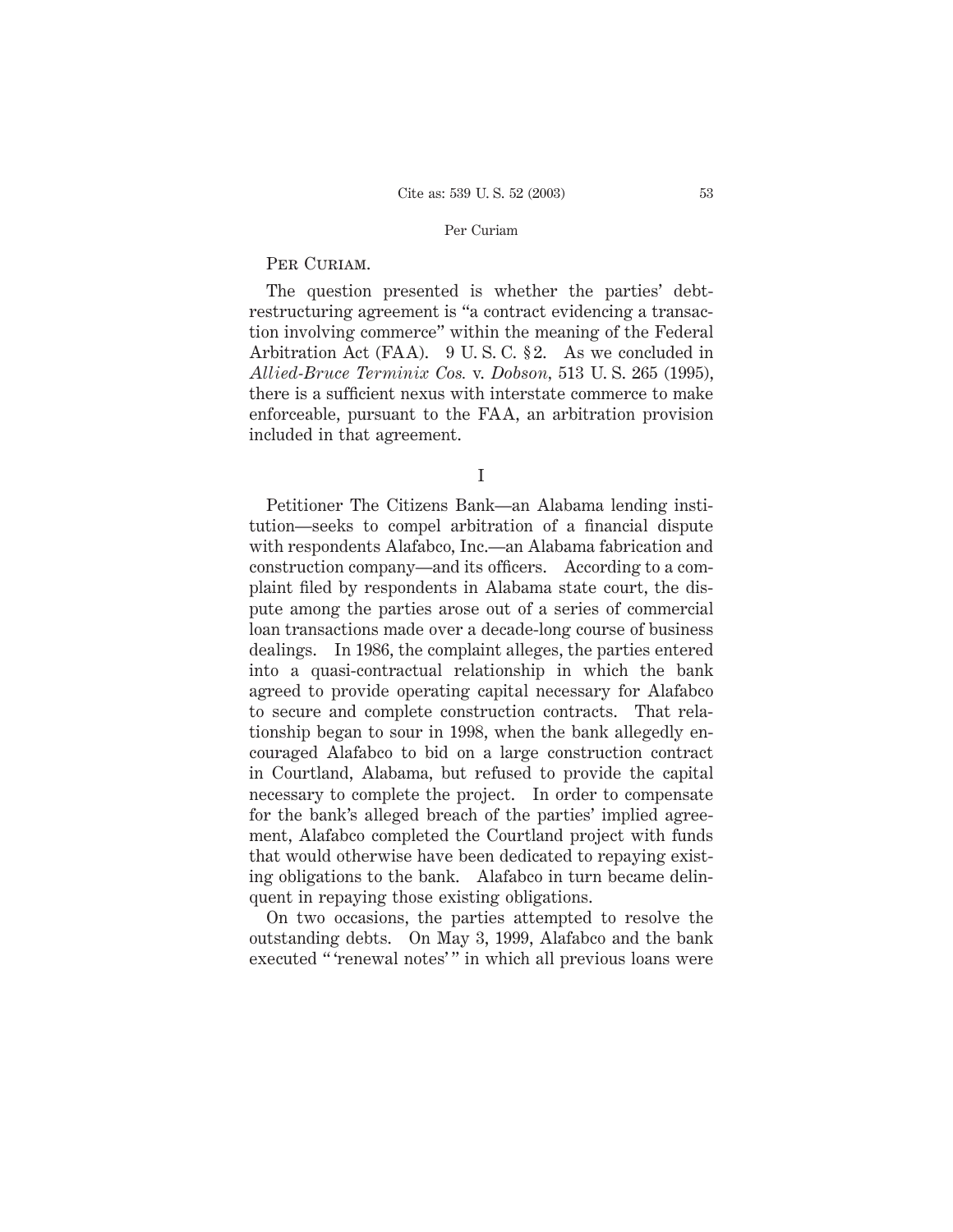restructured and redocumented. 872 So. 2d 798 (Ala. 2002). The debt-restructuring arrangement included an arbitration agreement covering "'all disputes, claims, or controversies.'" That agreement provided that the FAA " 'shall apply to [its] construction, interpretation, and enforcement.'" *Id.*, at 799. Alafabco defaulted on its obligations under the renewal notes and sought bankruptcy protection in federal court in September 1999.

In return for the dismissal of Alafabco's bankruptcy petition, the bank agreed to renegotiate the outstanding loans in a second debt-restructuring agreement. On December 10, 1999, the parties executed new loan documents encompassing Alafabco's entire outstanding debt, approximately \$430,000, which was secured by a mortgage on commercial real estate owned by the individual respondents, by Alafabco's accounts receivable, inventory, supplies, fixtures, machinery, and equipment, and by a mortgage on the house of one of the individual respondents. *Id.,* at 800. As part of the second debt-restructuring agreement, the parties executed an arbitration agreement functionally identical to that of May 3, 1999.

Within a year of the December 1999 debt restructuring, Alafabco brought suit in the Circuit Court of Lawrence County, Alabama, against the bank and its officers. Alafabco alleged, among other causes of action, breach of contract, fraud, breach of fiduciary duties, intentional infliction of emotional distress, and interference with a contractual or business relationship. Essentially, the suit alleged that Alafabco detrimentally "'incur[red] massive debt'" because the bank had unlawfully reneged on its agreement to provide capital sufficient to complete the Courtland project. *Id.,* at 799. Invoking the arbitration agreements, the bank moved to compel arbitration of the parties' dispute. The Circuit Court ordered respondents to submit to arbitration in accordance with the arbitration agreements.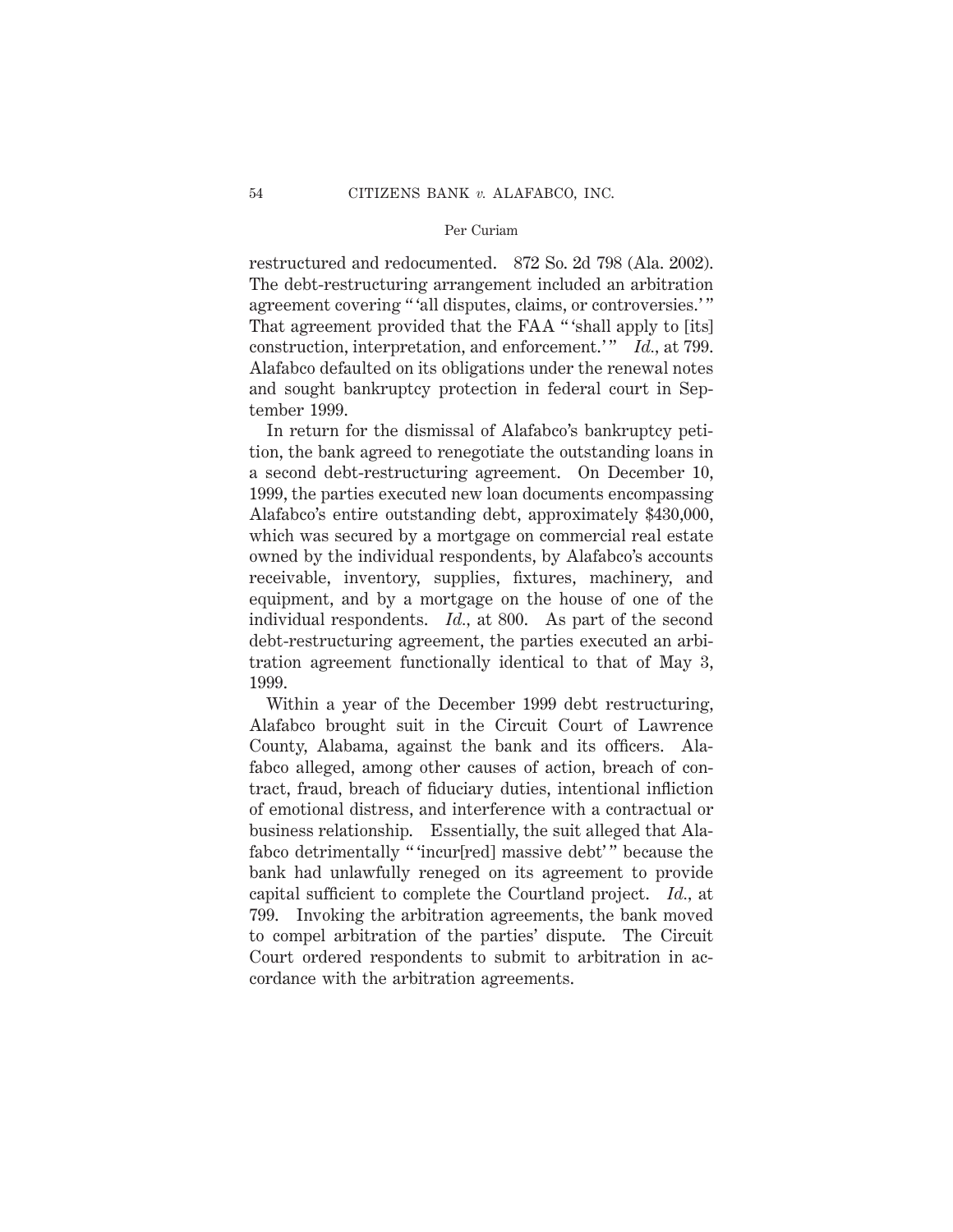The Supreme Court of Alabama reversed over Justice See's dissent. Applying a test it first adopted in *Sisters of the Visitation* v. *Cochran Plastering Co.,* 775 So. 2d 759 (2000), the court held that the debt-restructuring agreements were the relevant transactions and proceeded to determine whether those transactions, by themselves, had a "substantial effect on interstate commerce." 872 So. 2d, at 801, 803. Because there was no showing "that any portion of the restructured debt was actually attributable to interstate transactions; that the funds comprising that debt originated out-of-state; or that the restructured debt was inseparable from any out-of-state projects," *id.,* at 805, the court found an insufficient nexus with interstate commerce to establish FAA coverage of the parties' dispute.

Justice See in dissent explained why, in his view, the court had erred by using the test formulated in *Sisters of the Visitation,* in which the Supreme Court of Alabama read this Court's opinion in *United States* v. *Lopez,* 514 U. S. 549 (1995), to require that "a particular contract, in order to be enforceable under the Federal Arbitration Act must, by itself, have a substantial effect on interstate commerce." 872 So. 2d, at 808. Rejecting that stringent test and assessing the evidence with a more generous view of the necessary effect on interstate commerce, Justice See would have found that the bank's loans to Alafabco satisfied the FAA's "involving commerce" requirement.

#### II

## The FAA provides that a

"written provision in any maritime transaction or a contract *evidencing a transaction involving commerce* to settle by arbitration a controversy thereafter arising out of such contract or transaction, or the refusal to perform the whole or any part thereof, or an agreement in writing to submit to arbitration an existing controversy arising out of such a contract, transaction, or refusal, shall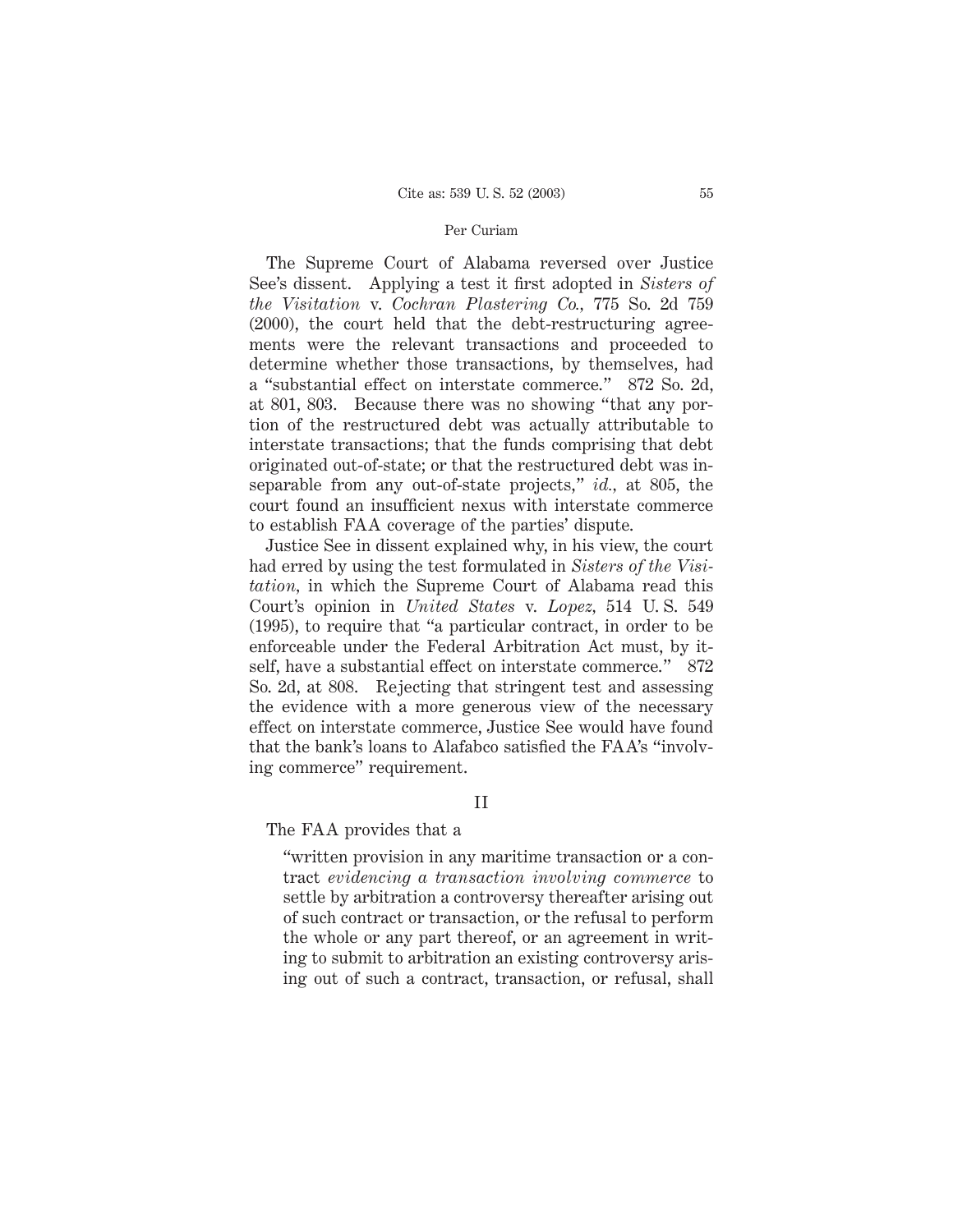be valid, irrevocable, and enforceable, save upon such grounds as exist at law or in equity for the revocation of any contract." 9 U. S. C. § 2 (emphasis added).

The statute further defines "commerce" to include "commerce among the several States." § 1. Echoing Justice See's dissenting opinion, petitioner contends that the decision below gives inadequate breadth to the "involving commerce" language of the statute. We agree.

We have interpreted the term "involving commerce" in the FAA as the functional equivalent of the more familiar term "affecting commerce"—words of art that ordinarily signal the broadest permissible exercise of Congress' Commerce Clause power. *Allied-Bruce Terminix Cos.,* 513 U. S., at 273–274. Because the statute provides for "the enforcement of arbitration agreements within the full reach of the Commerce Clause," *Perry* v. *Thomas,* 482 U. S. 483, 490 (1987), it is perfectly clear that the FAA encompasses a wider range of transactions than those actually "in commerce"—that is, "within the flow of interstate commerce," *Allied-Bruce Terminix Cos., supra,* at 273 (internal quotation marks, citation, and emphasis omitted).

The Supreme Court of Alabama was therefore misguided in its search for evidence that a "portion of the restructured debt was actually attributable to interstate transactions" or that the loans "originated out-of-state" or that "the restructured debt was inseparable from any out-of-state projects." 872 So. 2d, at 805. Such evidence might be required if the FAA were restricted to transactions actually " 'in commerce,'" *Gulf Oil Corp.* v. *Copp Paving Co.*, 419 U.S. 186, 195–196 (1974), but, as we have explained, that is not the limit of the FAA's reach.

Nor is application of the FAA defeated because the individual debt-restructuring transactions, taken alone, did not have a "substantial effect on interstate commerce." 872 So. 2d, at 803. Congress' Commerce Clause power "may be exercised in individual cases without showing any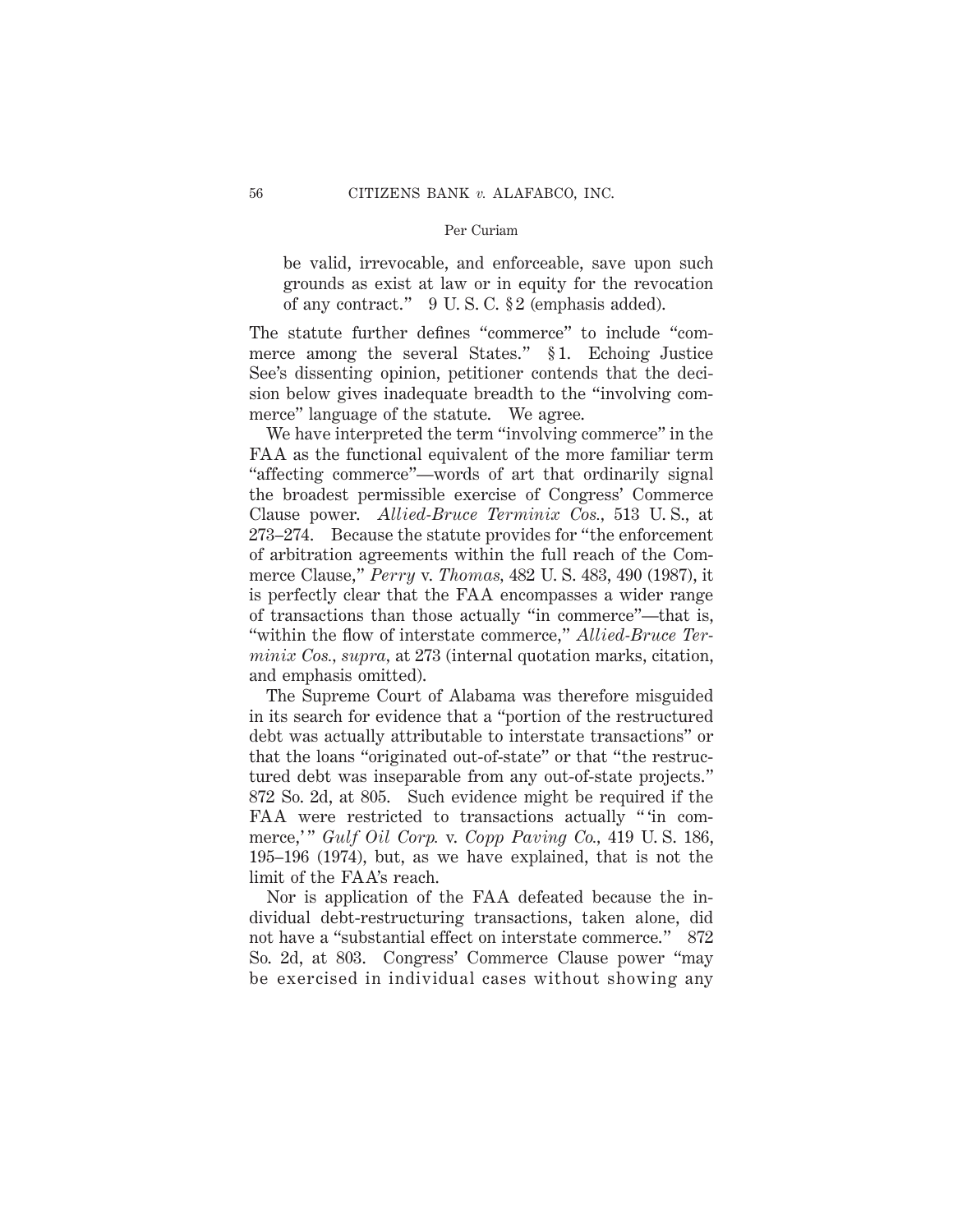specific effect upon interstate commerce" if in the aggregate the economic activity in question would represent "a general practice . . . subject to federal control." *Mandeville Island Farms, Inc.* v. *American Crystal Sugar Co.,* 334 U. S. 219, 236 (1948). See also *Perez* v. *United States,* 402 U. S. 146, 154 (1971); *Wickard* v. *Filburn,* 317 U. S. 111, 127–128 (1942). Only that general practice need bear on interstate commerce in a substantial way. *Maryland* v. *Wirtz,* 392 U. S. 183, 196– 197, n. 27 (1968); *NLRB* v. *Jones & Laughlin Steel Corp.,* 301 U. S. 1, 37–38 (1937).

This case is well within our previous pronouncements on the extent of Congress' Commerce Clause power. Although the debt-restructuring agreements were executed in Alabama by Alabama residents, they nonetheless satisfy the FAA's "involving commerce" test for at least three reasons. First, Alafabco engaged in business throughout the southeastern United States using substantial loans from the bank that were renegotiated and redocumented in the debtrestructuring agreements. Indeed, the gravamen of Alafabco's state-court suit was that it had incurred " 'massive debt'" to the bank in order to keep its business afloat, and the bank submitted affidavits of bank officers establishing that its loans to Alafabco had been used in part to finance large construction projects in North Carolina, Tennessee, and Alabama.

Second, the restructured debt was secured by all of Alafabco's business assets, including its inventory of goods assembled from out-of-state parts and raw materials. If the Commerce Clause gives Congress the power to regulate local business establishments purchasing substantial quantities of goods that have moved in interstate commerce, *Katzenbach* v. *McClung,* 379 U. S. 294, 304–305 (1964), it necessarily reaches substantial commercial loan transactions secured by such goods.

Third, were there any residual doubt about the magnitude of the impact on interstate commerce caused by the particu-